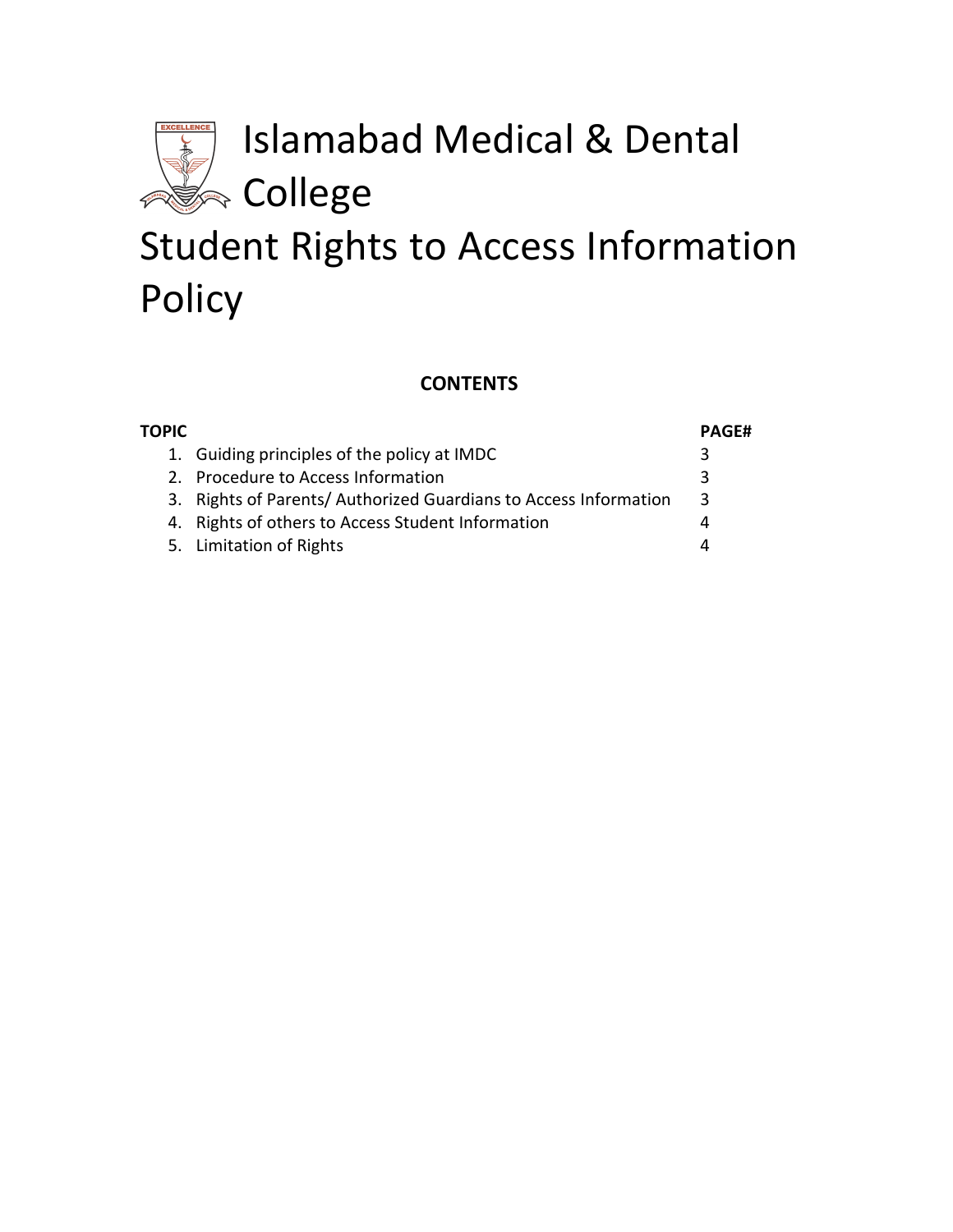**(This page is intentionally left blank)**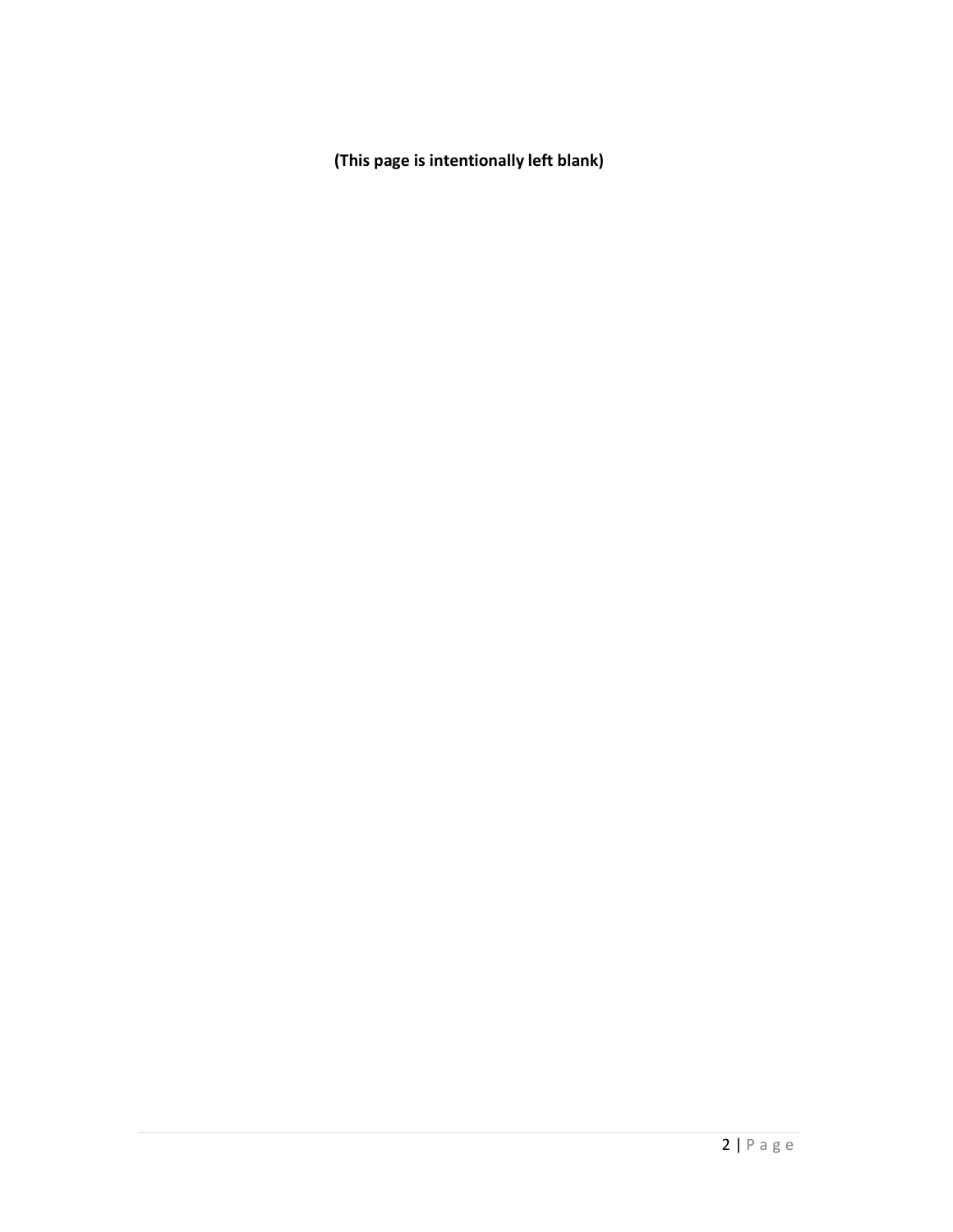## **1. Guiding principles of Right to Access policy at IMDC**

- 1. IMDC has the responsibility to ensure that its student has due rights to access his/ her information within specified limitations
- 2. For the purpose of this policy Information is defined as Student Academic & Medical Records.
- 3. Academic records are defined as those that are directly related to student's academic performance (including assessment results, attendance, citations pertaining to academics, acts of student conduct, demerits).
- 4. Medical records are defined as those pertaining to student medical history, clinical examination & investigation findings and diagnosis.
- 5. Other types of record like Counselling are governed by their own policies.

#### **2. Procedure to Access Information**

- 1. Students with appropriate identification (College ID Card) may access their academic records in the department of student affairs in presence of its representatives. All access requests must be submitted in written with appropriate student identification (College ID, authorized signature)
- 2. Students should provide a reason for accessing information. This is to keep a record of accesses rather than a deterrent.
- 3. Access to information may be via electronic or paper based means depending on how the record is stored.
- 4. If required a hard copy of the record may be provided to the student on receipt of a fee to cover the cost of consumables.
- 5. Under no circumstances will the student be able to take original documents from the department of student affairs.
- 6. If the student wishes to access Medical Records the request will be forwarded to Akbar Niazi Teaching Hospital for provision of necessary record. Access to medical record will be in the Hospital premises to ensure confidentiality of the record.
- 7. For either Academic or Medical records, if a review or an amendment is required it must be accompanied by a request and evidence to support review/ amendment. Amendments to assessment & attendance records are governed by their own policies. For others, the request will be catered by the student affairs department on a case to case basis. Those amendments that may have legal repercussions (E.g. Age, Scores that affect admission to medical College etc.) may follow the course laid out in the laws of the regulator etc. Other like change in Spellings, addresses will require authenticated proof prior to the change taking place.